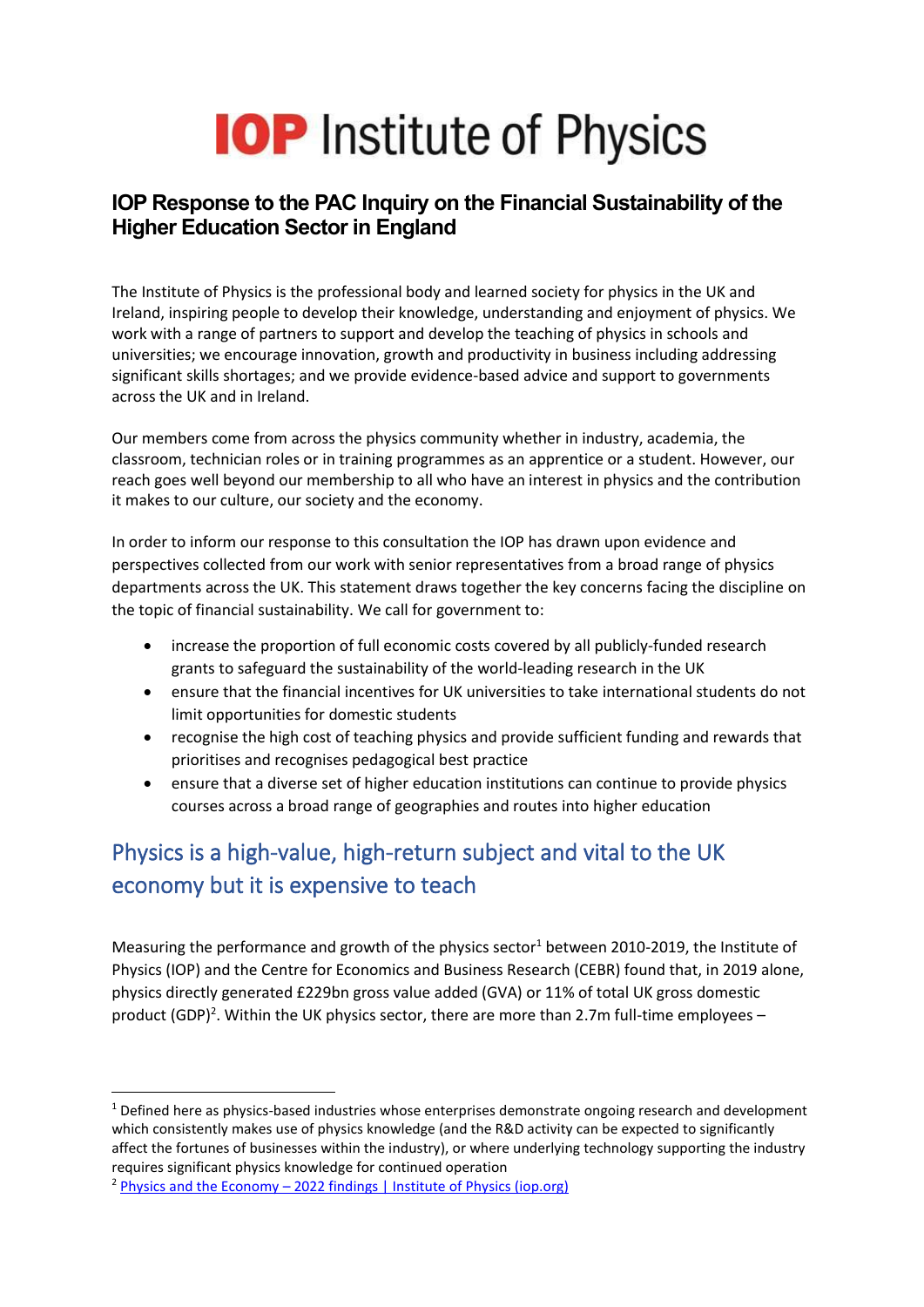accounting for 10% of total UK employment, and labour productivity in the sector is strong, at £84,300 per worker, per year<sup>1</sup>.

Physics is also a high return subject that provides students with highly transferable skills. The median level of student employment within 15 months of completing a physics degree, across all universities is 90%. This compares favourably against other STEM disciplines (Engineering 94%, Chemistry 88%, Computer Science 88%, Maths 85%, Earth/Marine Science 82.5%, Biosciences 80%)<sup>3</sup>.

But at the same time lab-based disciplines such as physics are expensive subjects for a university to deliver, both in terms of teaching and research. The Russell Group of Universities, for example, report that universities teach science and technology subjects at a loss, and that the shortfall is already over £1,500 per student per year<sup>4</sup>. Higher Education Statistics Agency (HESA) data demonstrates the high expenditure of universities on physics<sup>5</sup>. This means the discipline comes under intensive pressures, and is vulnerable when universities face financial constraints.

Recent higher education policy reforms such as those recommended in the Augar review<sup>6</sup> have rightly concentrated on ensuring value for money for students and taxpayers. Part of the OfS response has been to focus on student outcomes<sup>7</sup>. This could pose risks to course provision where HEI administrators do not fully appreciate, or are not able to evidence or communicate the economic benefits of physics degrees.

In response to the increased focus on student outcomes there is pressure on universities to prioritise vocational disciplines with strong and immediate links to industry. However, despite the high economic impact and high employability of physics graduates, there isn't a 'typical' physics employer. Demand for physics skills and knowledge is widely distributed throughout the labour market (spanning sectors including construction, digital, engineering, health and public and regulatory) and rising fast outside traditional physics workplaces (such as roles in software, data science or financial settings)<sup>8</sup>. The breadth of this distribution makes it harder for physics departments to clearly define obvious vocational routes for their students.

## The sustainability of high quality physics provision in the UK is dependent on sufficient funding for research.

The UK has historically been a world leader in physics research. For example, the UK's field-weighted citation index for the physical sciences has been consistently well above the global average<sup>9</sup>. This has made the UK an attractive place to study and research physics. The long-term sustainability of this position, however, is dependent on continued high quality research.

As mentioned previously, there isn't a 'typical' physics employer. A further result of this is that physics departments have historically had less connection with industry than other STEM disciplines and have been more dependent on research council funding. For example, HESA data<sup>10</sup> shows that

<sup>7</sup> [Student outcomes -](https://www.officeforstudents.org.uk/publications/student-outcomes-and-teaching-excellence-consultations/student-outcomes/) Office for Students

<sup>&</sup>lt;sup>3</sup> The Guardian University Guide 2022 – [the rankings | University guide | The Guardian](https://www.theguardian.com/education/ng-interactive/2021/sep/11/the-best-uk-universities-2022-rankings)

<sup>&</sup>lt;sup>4</sup> [response-to-consultation-on-implementing-teaching-grant-savings.pdf \(russellgroup.ac.uk\)](https://russellgroup.ac.uk/media/5842/response-to-consultation-on-implementing-teaching-grant-savings.pdf)

<sup>5</sup> [What is the expenditure of HE providers? | HESA](https://www.hesa.ac.uk/data-and-analysis/finances/expenditure)

<sup>&</sup>lt;sup>6</sup> Independent [panel report to the Review of Post-18 Education and Funding \(publishing.service.gov.uk\)](https://assets.publishing.service.gov.uk/government/uploads/system/uploads/attachment_data/file/805127/Review_of_post_18_education_and_funding.pdf)

<sup>8</sup> [Physics-in-demand-labour-market-skills-uk-and-ireland.pdf \(iop.org\)](https://www.iop.org/sites/default/files/2022-01/Physics-in-demand-labour-market-skills-uk-and-ireland.pdf)

<sup>&</sup>lt;sup>9</sup> [International Comparative Performance of the UK Research Base](https://www.elsevier.com/research-intelligence?a=507321) – 2016 (elsevier.com)

<sup>10</sup> [What is the income of HE providers? | HESA](https://www.hesa.ac.uk/data-and-analysis/finances/income)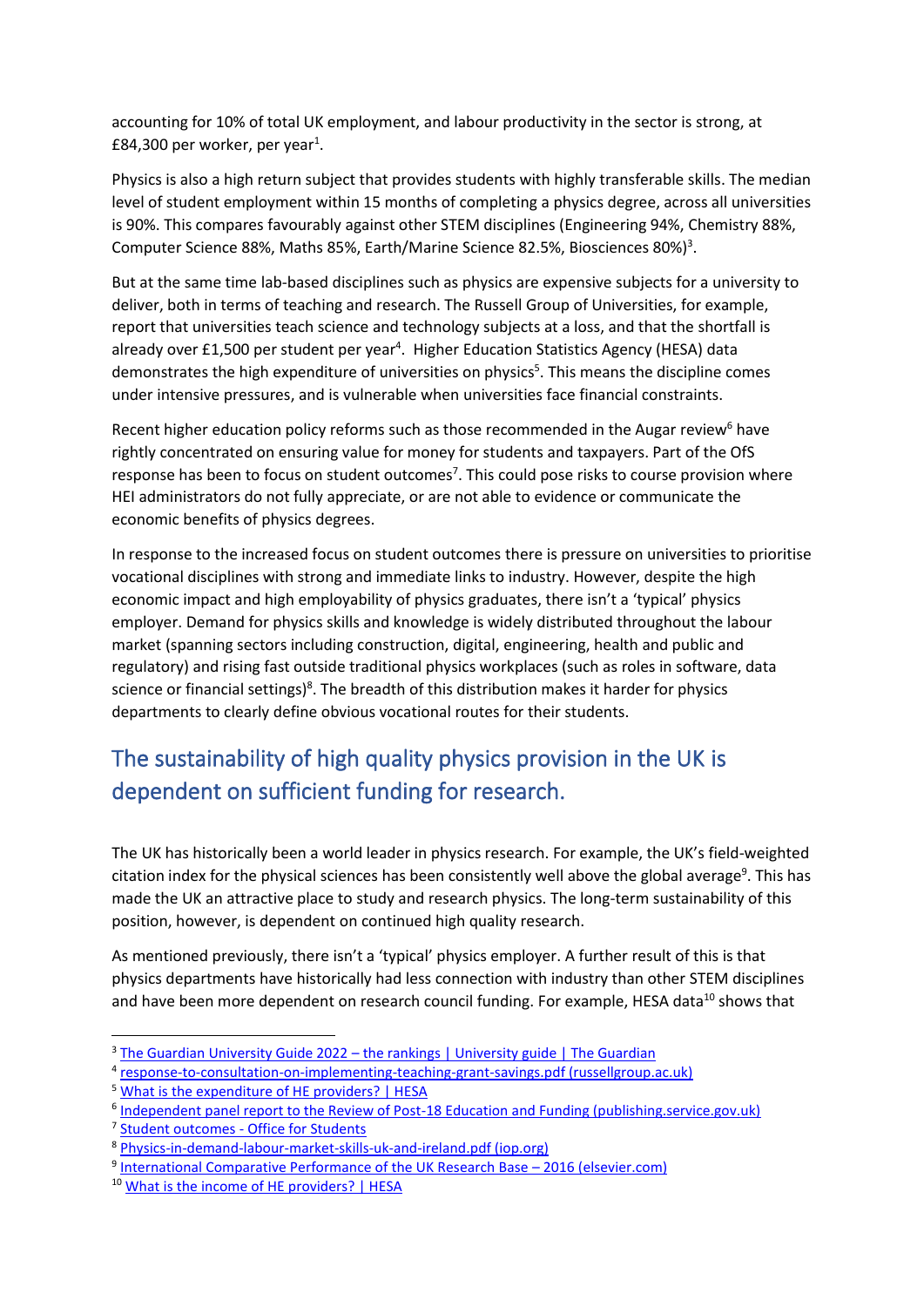the total income to UK universities from industry for physics research in 2019/20 was considerably lower than for other subjects (physics £7.7m, chemistry £14.1m, materials science £14.6m, biosciences £22.8m, engineering £23.5m).

Due to the high costs of science research it is becoming increasingly difficult for UK universities to fund the 20% Full Economic Costs (FEC) not covered by UKRI grants and other sources of research grant funding. The funding available to universities to subsidise physics research through revenue from tuition has been reducing as a result of fees not being indexed against inflation<sup>11</sup>. The DfE announcement that tuition fees will be frozen for another two years<sup>12</sup>, and possible reductions in tuition fees as proposed in the Augar review will further limit the R&D that a university is capable of supporting. Additional financial pressures, such as costs associated with COVID<sup>13</sup>, have further heighted these difficulties.

<span id="page-2-0"></span>Further exacerbating this financial pressure, the proportion of FEC covered by UKRI grants, industry, and EU and UK charities has either gradually decreased or remained flat at levels substantially below 80% in recent years<sup>14</sup> – for example, HEIs only recovered 71% of the full economic costs of research funded by UKRI in 2019/20<sup>[15](#page-2-0)</sup>. The deficit for research activity exceeded £4bn in 2019/20<sup>15</sup>. This could threaten the sustainability of HEIs which are particularly successful at winning research grants, and lead to a scenario in which institutions find certain types of grants economically unviable. The IOP has already received anecdotal evidence that this has been the case for some smaller physics departments.

The value of quality-related (QR) funding (often used to shore up teaching costs – see below) has declined by 17% in real terms since 2010, with the balance between QR and Research Council funding falling from 80p in the pound in 2007, to 64p in the pound in  $2021/22^{16}$ . In addition to this QR Funding is allocated at the discretion of HEIs, so while physics as a discipline performs well in the REF, this does not necessarily result in increased resources for physics departments.

In response to these increasing pressures the IOP calls for the government to increase the proportion of FEC recovered on all publicly-funded research grants to safeguard the sustainability of the world-leading research that takes place within the higher education sector and ensure long-term capacity exists in all universities, in all parts of the UK.

# The sustainability of high quality physics provision in the UK is dependent on sufficient funding for teaching.

To attract the most able students from the UK and internationally (which is essential for financial viability of physics departments), teaching quality standards must be kept high. The ability of HEIs to attract the best teaching talent is essential to this aim. But, in addition to the financial pressures facing physics research, there are a number of constraints that impact high quality teaching.

<sup>&</sup>lt;sup>11</sup> [Universities, students and inflation -](https://datahe.uk/2021/07/14/universities-students-and-inflation/) dataHE

<sup>&</sup>lt;sup>12</sup> [Higher and Further Education Minister Michelle Donelan speech on the Augar Review -](https://www.gov.uk/government/speeches/higher-and-further-education-minister-michelle-donelan-speech-on-the-augar-review) GOV.UK [\(www.gov.uk\)](https://www.gov.uk/government/speeches/higher-and-further-education-minister-michelle-donelan-speech-on-the-augar-review)

<sup>&</sup>lt;sup>13</sup> [Coronavirus: Financial impact on higher education -](https://commonslibrary.parliament.uk/research-briefings/cbp-8954/) House of Commons Library (parliament.uk)

<sup>14</sup> *[https://www.ucl.ac.uk/research/sites/research/files/supporting\\_uk\\_research\\_nov\\_2019.pdf](https://www.ucl.ac.uk/research/sites/research/files/supporting_uk_research_nov_2019.pdf)*

<sup>15</sup> *<https://www.officeforstudents.org.uk/publications/annual-trac-2019-20/>*

<sup>16</sup> *<https://www.russellgroup.ac.uk/media/6004/russell-group-spending-review-2021-submission.pdf>*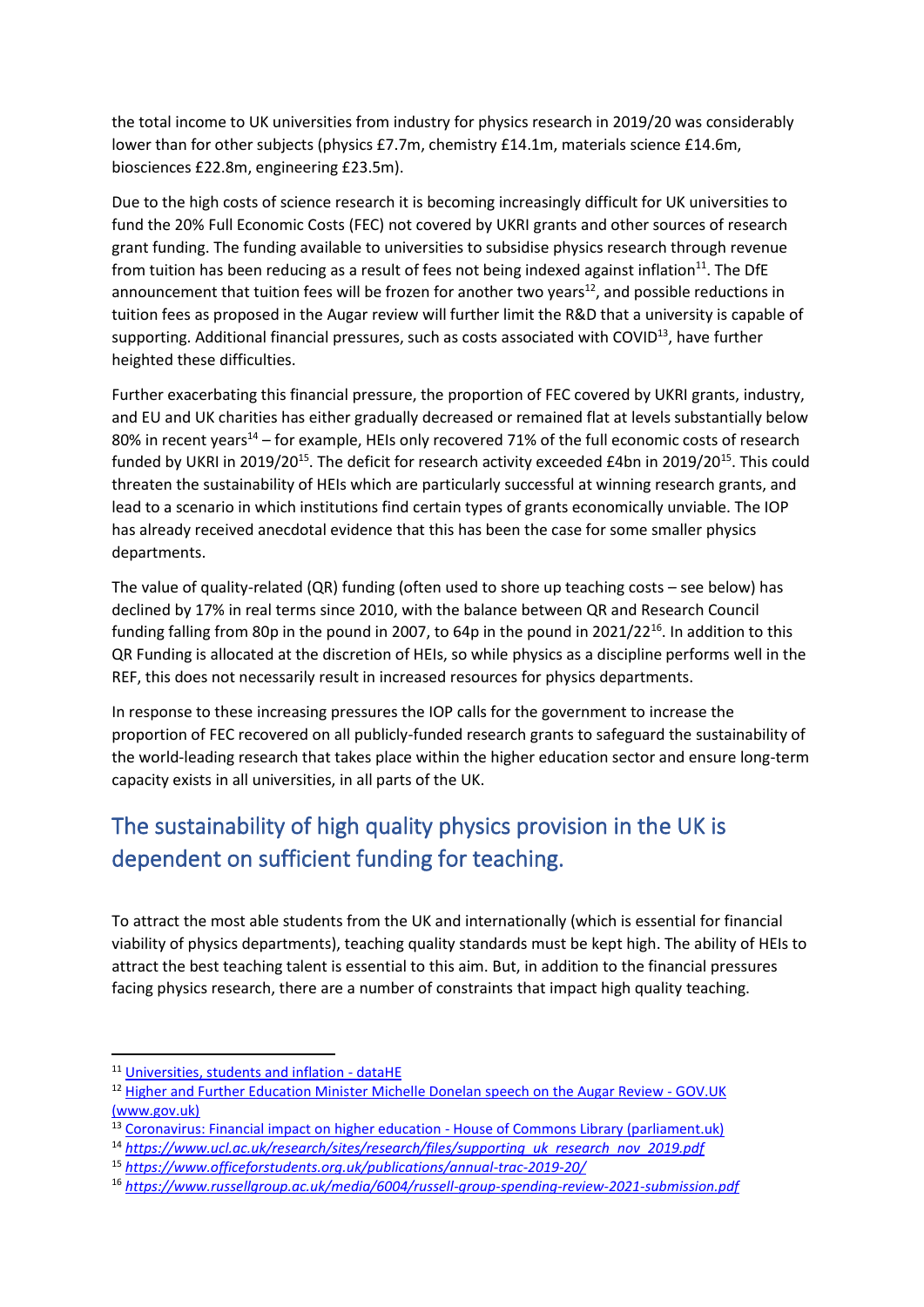OfS data shows that the estimated average full teaching cost for physics in 2019/20 for home students is not covered by the combined income from tuition fees and government funding<sup>17</sup>. These costs need to be subsidised by universities from other areas of revenue and is a cause for concern regarding universities' decisions on which subjects to prioritise or limit in the future.

There are also specific regional challenges facing university teaching in the UK, such as the discontinuation of London weighting in teaching grants. Historically EU structural funds like the European Regional Development Fund (ERDF) have been used to develop university education provision in struggling regions. There is evidence to suggest that the loss of access to EU structural funds post EU-exit will not be adequately made up for by levelling up funding<sup>18</sup>.

DfE must ensure that the UK remains an attractive place to pursue a career in academia throughout all regions of the UK. Academic salaries, working environment, mechanisms to ensure career recognition and investment in training are all important aspects of this.

In response to the issues outlined above, the IOP calls for recognition of the high cost of teaching physics and provision of sufficient funding, reward and prioritisation for pedagogical best practice. This could be supported through amendments to OfS's price grouping (either creating a revised grouping, increasing the funding available to price group B, or moving physics to price group A).

#### The UK needs to provide measures to ensure a strong balance between domestic and international students.

The financial pressures outlined so far are pushing universities to favour course provision aimed at increasing their cohort of international students who bring in greater revenue. There is a risk that institutions' emphasis on the attraction of international students may skew course provision away from the economic needs of the UK or the needs of domestic students.

Some IOP stakeholders have reported very high cohorts coming from individual countries (in some cases up to 30% from one country). This makes some institutions vulnerable to changes in the international higher education market.

In addition to this HESA data suggests that UK domiciled enrolments into the physical sciences has reduced steadily over the last seven years, with total first year enrolments in 2020/21 down by one third compared to  $2014/15^{19}$ .

#### Physics courses are provided by a diverse range of institutions and need a correspondingly nuanced approach to funding.

One of the strongest messages coming from our research into the financial sustainability of physics departments is that there is a complex range of contextual issues facing different departments.

<sup>19</sup> Table 10 - [First year UK domiciled HE student enrolments by subject of study and highest qualification on](https://www.hesa.ac.uk/data-and-analysis/students/table-10)  [entry 2014/15 to 2018/19 | HESA](https://www.hesa.ac.uk/data-and-analysis/students/table-10)

<sup>&</sup>lt;sup>17</sup> [Development of the OfS's approach to funding \(officeforstudents.org.uk\)](https://www.officeforstudents.org.uk/media/c05f5cc5-0f89-487f-931a-364543493040/web-bd-2020-sept-101-development-of-the-ofs-s-approach-to-funding.pdf) – Figure B2

<sup>&</sup>lt;sup>18</sup> [Northern regions lose out on levelling up funding post-Brexit -](https://www.northernpowerhousepartnership.co.uk/news/northern-regions-lose-out-on-levelling-up-funding-post-brexit/) Northern Powerhouse Partnership